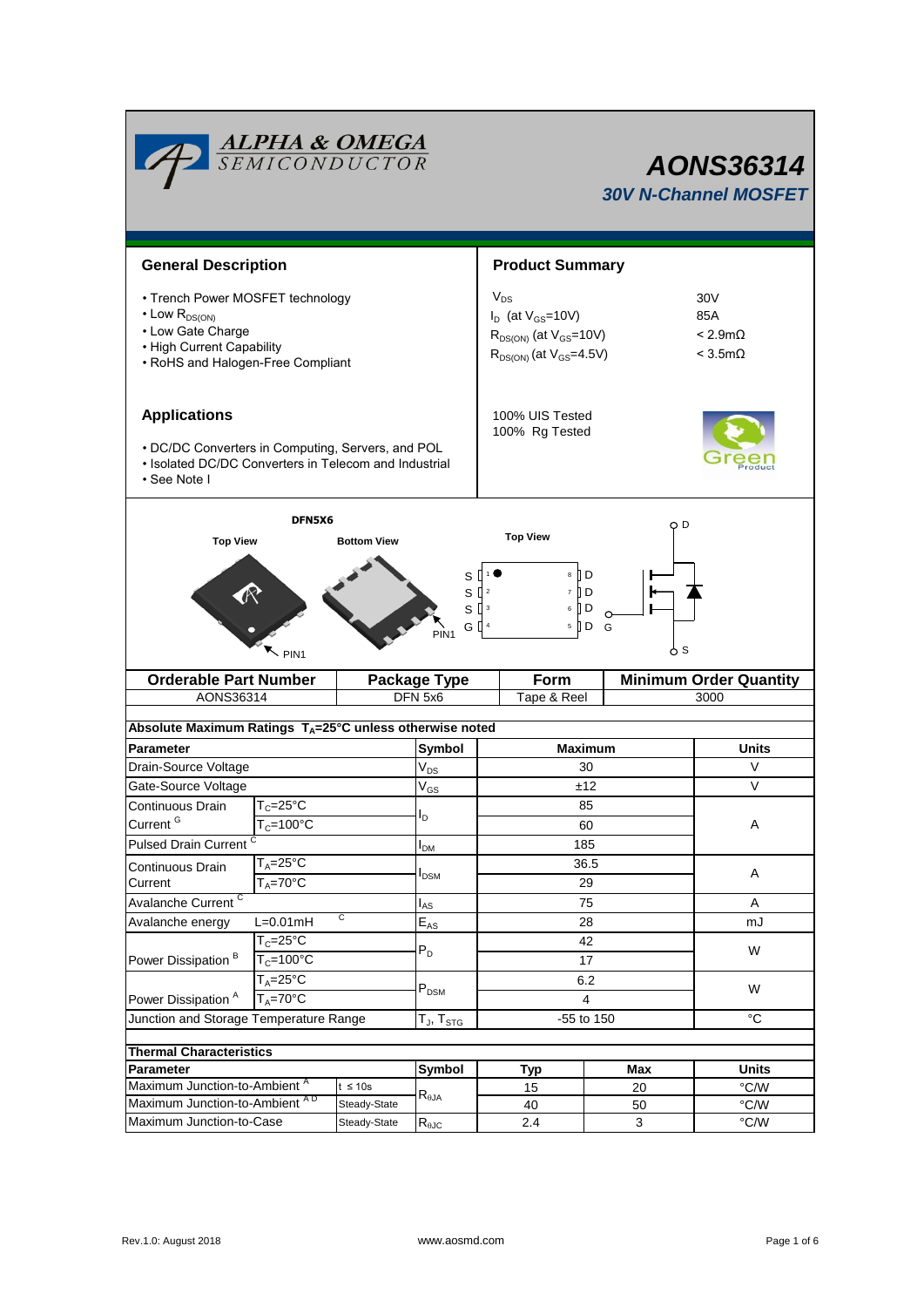

#### **Electrical Characteristics (TJ=25°C unless otherwise noted)**

| Symbol                                 | Parameter                                                  | <b>Conditions</b>                                               |                                | Min  | <b>Typ</b>     | <b>Max</b> | <b>Units</b> |
|----------------------------------------|------------------------------------------------------------|-----------------------------------------------------------------|--------------------------------|------|----------------|------------|--------------|
|                                        | <b>STATIC PARAMETERS</b>                                   |                                                                 |                                |      |                |            |              |
| $BV_{DSS}$                             | Drain-Source Breakdown Voltage                             | ID=250µA, VGS=0V                                                |                                | 30   |                |            | $\vee$       |
|                                        | Zero Gate Voltage Drain Current                            | $V_{DS}$ =30V, $V_{GS}$ =0V                                     |                                |      | 1              |            |              |
| $I_{DSS}$                              |                                                            |                                                                 | $T_{\parallel} = 55^{\circ}$ C |      |                | 5          | μA           |
| $I_{GSS}$                              | Gate-Body leakage current                                  | $V_{DS} = 0V$ , $V_{GS} = \pm 12V$                              |                                |      |                | ±100       | nA           |
| $\rm V_{\rm GS(th)}$                   | Gate Threshold Voltage                                     | $V_{DS} = V_{GS}$ , $I_D = 250 \mu A$                           |                                | 1.1  | 1.5            | 1.9        | $\vee$       |
|                                        |                                                            | $V_{GS}$ =10V, $I_D$ =20A                                       |                                |      | 2.4            | 2.9        | $m\Omega$    |
| $R_{DS(ON)}$                           | Static Drain-Source On-Resistance                          |                                                                 | $T_i = 125$ °C                 |      | 3.4            | 4.1        |              |
|                                        |                                                            | $V_{GS}$ =4.5V, $I_D$ =20A                                      |                                |      | 2.8            | 3.5        | $m\Omega$    |
| $g_{FS}$                               | <b>Forward Transconductance</b>                            | $V_{DS} = 5V$ , $I_D = 20A$                                     |                                |      | 100            |            | S            |
| $V_{SD}$                               | Diode Forward Voltage                                      | $IS=1A, VGS=0V$                                                 |                                | 0.7  | 1              | $\vee$     |              |
| I <sub>s</sub>                         | Maximum Body-Diode Continuous Current                      |                                                                 |                                |      | 50             | A          |              |
|                                        | <b>DYNAMIC PARAMETERS</b>                                  |                                                                 |                                |      |                |            |              |
| $C_{\text{iss}}$                       | Input Capacitance                                          |                                                                 |                                | 1890 |                | pF         |              |
| $\mathsf{C}_{\mathrm{oss}}$            | <b>Output Capacitance</b>                                  | $V_{\text{GS}} = 0V$ , $V_{\text{DS}} = 15V$ , f=1MHz           |                                |      | 395            |            | рF           |
| $C_{\text{rss}}$                       | Reverse Transfer Capacitance                               |                                                                 |                                |      | 55             |            | pF           |
| $R_{g}$                                | Gate resistance                                            | $f=1MHz$                                                        |                                | 1.2  | 2.3            | 3.6        | Ω            |
|                                        | <b>SWITCHING PARAMETERS</b>                                |                                                                 |                                |      |                |            |              |
| $Q_q(10V)$                             | <b>Total Gate Charge</b>                                   |                                                                 |                                |      | 27.5           | 40         | nC           |
| $Q_g(4.5V)$                            | <b>Total Gate Charge</b>                                   | $V_{\text{GS}}$ =10V, $V_{\text{DS}}$ =15V, $I_{\text{D}}$ =20A |                                |      | 11.5           | 18         | nC           |
| $\mathsf{Q}_{\text{gs}}$               | Gate Source Charge                                         |                                                                 |                                |      | 6              |            | nC           |
| $\mathsf{Q}_{\underline{\mathsf{gd}}}$ | Gate Drain Charge                                          |                                                                 |                                |      | 2.5            |            | nC           |
| $t_{D(on)}$                            | Turn-On DelayTime                                          |                                                                 |                                |      | 7.5            |            | ns           |
| $t_{\rm r}$                            | Turn-On Rise Time                                          | $V_{GS}$ =10V, $V_{DS}$ =15V, R <sub>L</sub> =0.75 $\Omega$ ,   |                                |      | 3.5            |            | ns           |
| $t_{D(off)}$                           | <b>Turn-Off DelayTime</b>                                  | $R_{\text{GEN}} = 3\Omega$                                      |                                |      | 30             |            | ns           |
| $\mathsf{t}_{\mathsf{f}}$              | <b>Turn-Off Fall Time</b>                                  |                                                                 |                                |      | $\overline{4}$ |            | ns           |
| $\mathsf{t}_{\mathsf{rr}}$             | Body Diode Reverse Recovery Time                           | $I_F = 20A$ , di/dt=500A/ $\mu$ s                               |                                |      | 12             |            | ns           |
| $Q_{rr}$                               | Body Diode Reverse Recovery Charge   IF=20A, di/dt=500A/µs |                                                                 |                                |      | 21             |            | nC           |

A. The value of R<sub>0JA</sub> is measured with the device mounted on 1in<sup>2</sup> FR-4 board with 2oz. Copper, in a still air environment with T<sub>A</sub> =25°C. The Power dissipation P<sub>DSM</sub> is based on R <sub>0JA</sub> t≤ 10s and the maximum allowed junction temperature of 150°C. The value in any given application depends on

the user's specific board design.<br>B. The power dissipation P<sub>D</sub> is based on T<sub>J(MAX)</sub>=150° C, using junction-to-case thermal resistance, and is more useful in setting the upper dissipation<br>limit for cases where additional

C. Single pulse width limited by junction temperature  $T_{J(MAX)}$ =150°C.

D. The  $R_{\theta JA}$  is the sum of the thermal impedance from junction to case R  $_{\theta JC}$  and case to ambient.

E. The static characteristics in Figures 1 to 6 are obtained using <300 µs pulses, duty cycle 0.5% max.

F. These curves are based on the junction-to-case thermal impedance which is measured with the device mounted to a large heatsin k, assuming a

maximum junction temperature of  $T_{J(MAX)}$ =150°C. The SOA curve provides a single pulse rating.

G. The maximum current rating is package limited.

H. These tests are performed with the device mounted on 1 in <sup>2</sup> FR-4 board with 2oz. Copper, in a still air environment with T  $_A=25^\circ$  C.

I. For application requiring slow >1ms turn-on/turn-off, please consult AOS FAE for proper product selection.

APPLICATIONS OR USE AS CRITICAL COMPONENTS IN LIFE SUPPORT DEVICES OR SYSTEMS ARE NOT AUTHORIZED. AOS DOES NOT ASSUME ANY LIABILITY ARISING OUT OF SUCH APPLICATIONS OR USES OF ITS PRODUCTS. AOS RESERVES THE RIGHT TO IMPROVE PRODUCT DESIGN,FUNCTIONS AND RELIABILITY WITHOUT NOTICE.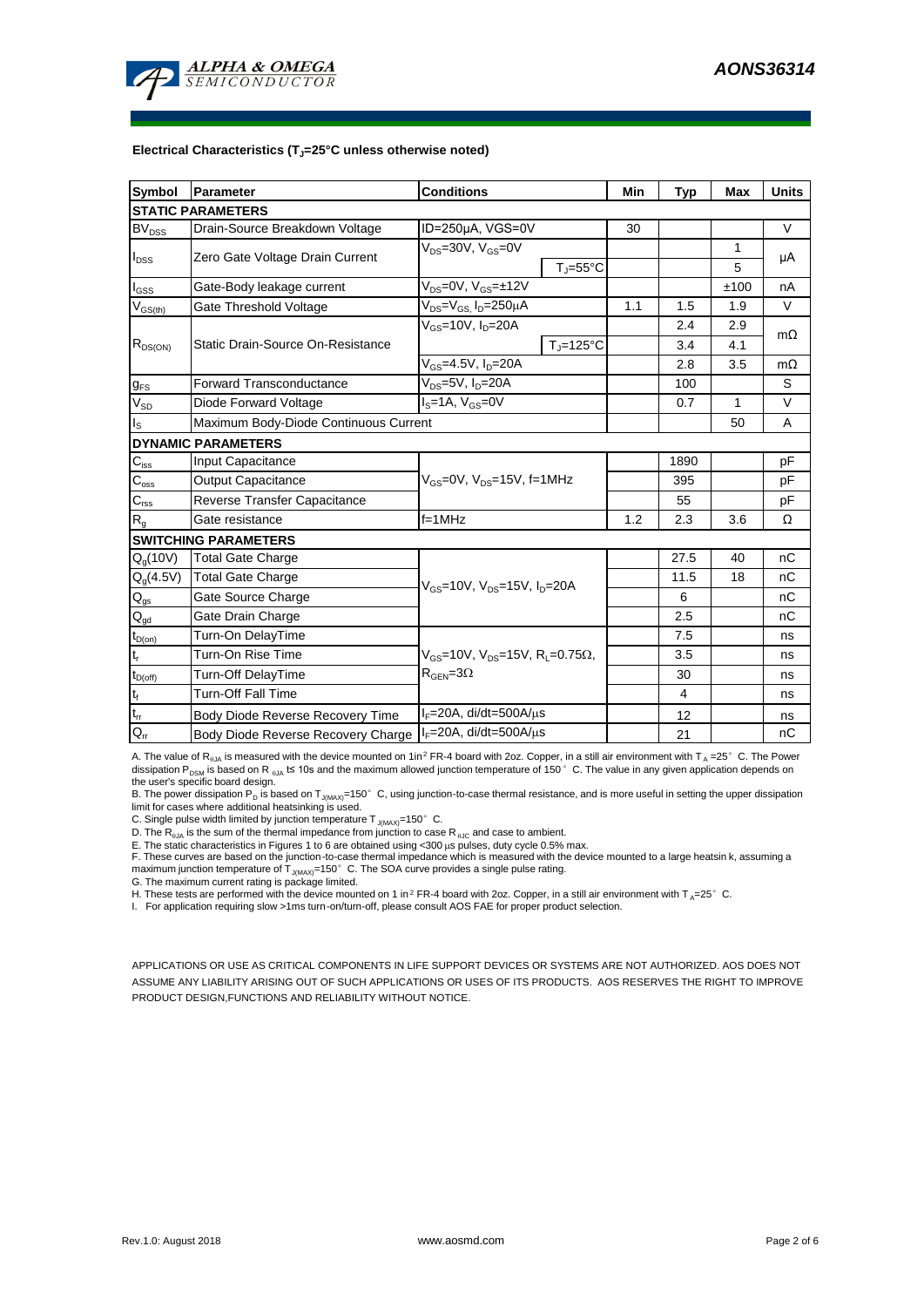

## **TYPICAL ELECTRICAL AND THERMAL CHARACTERISTICS**

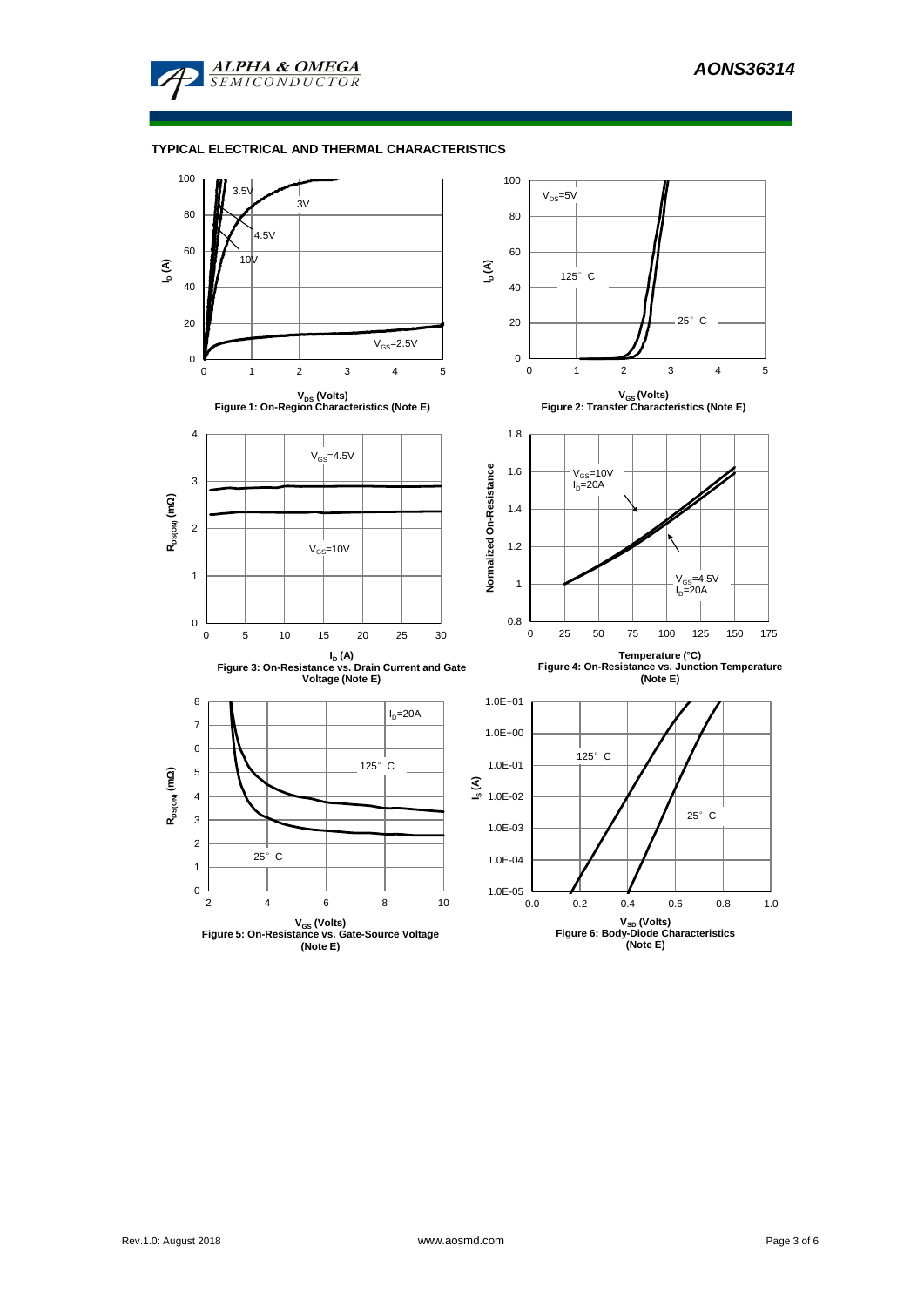

#### **TYPICAL ELECTRICAL AND THERMAL CHARACTERISTICS**



**Pulse Width (s) Figure 11: Normalized Maximum Transient Thermal Impedance (Note F)**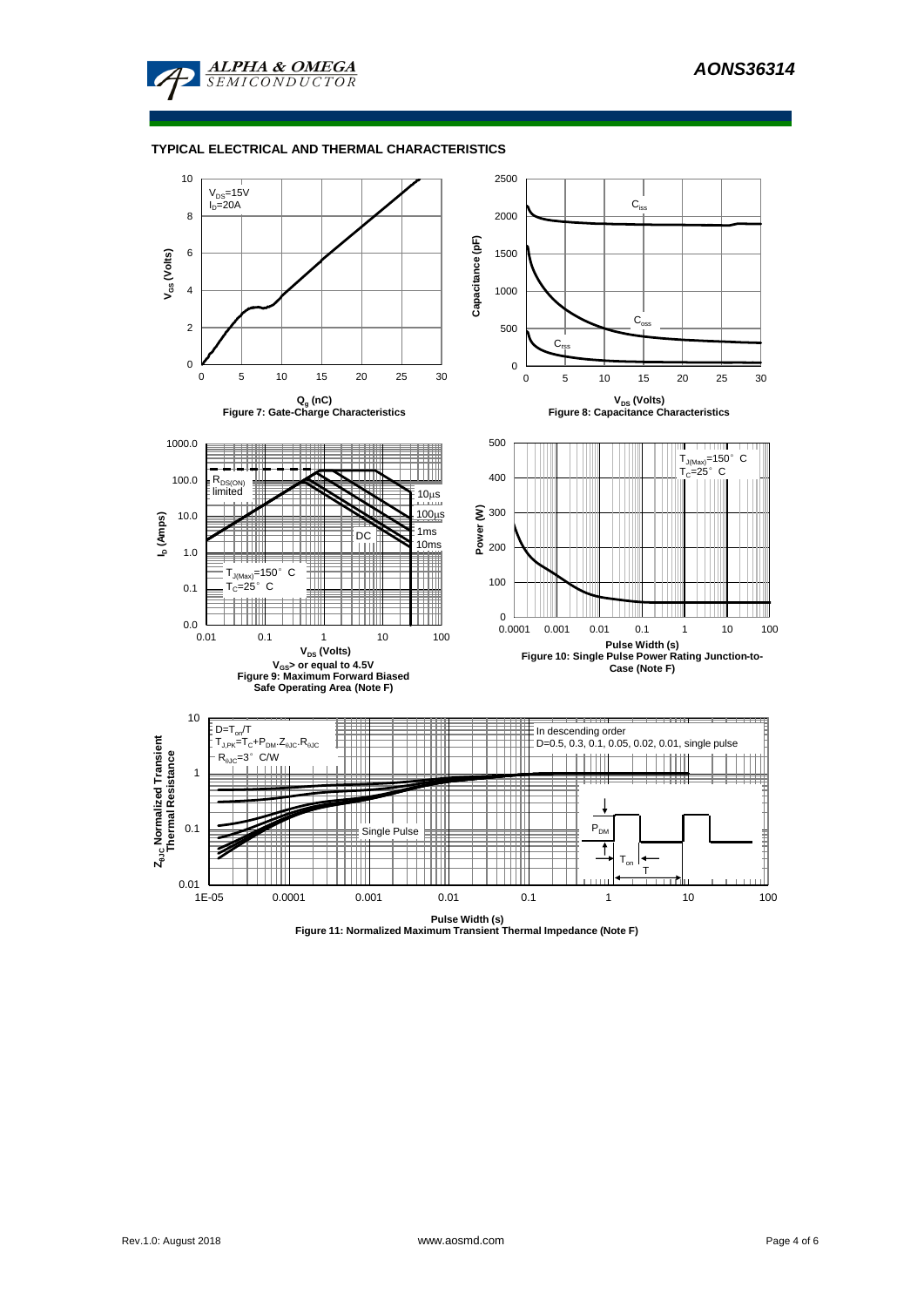

## **TYPICAL ELECTRICAL AND THERMAL CHARACTERISTICS**



**Pulse Width (s) Figure 14: Single Pulse Power Rating Junction-to-Ambient (Note H)**

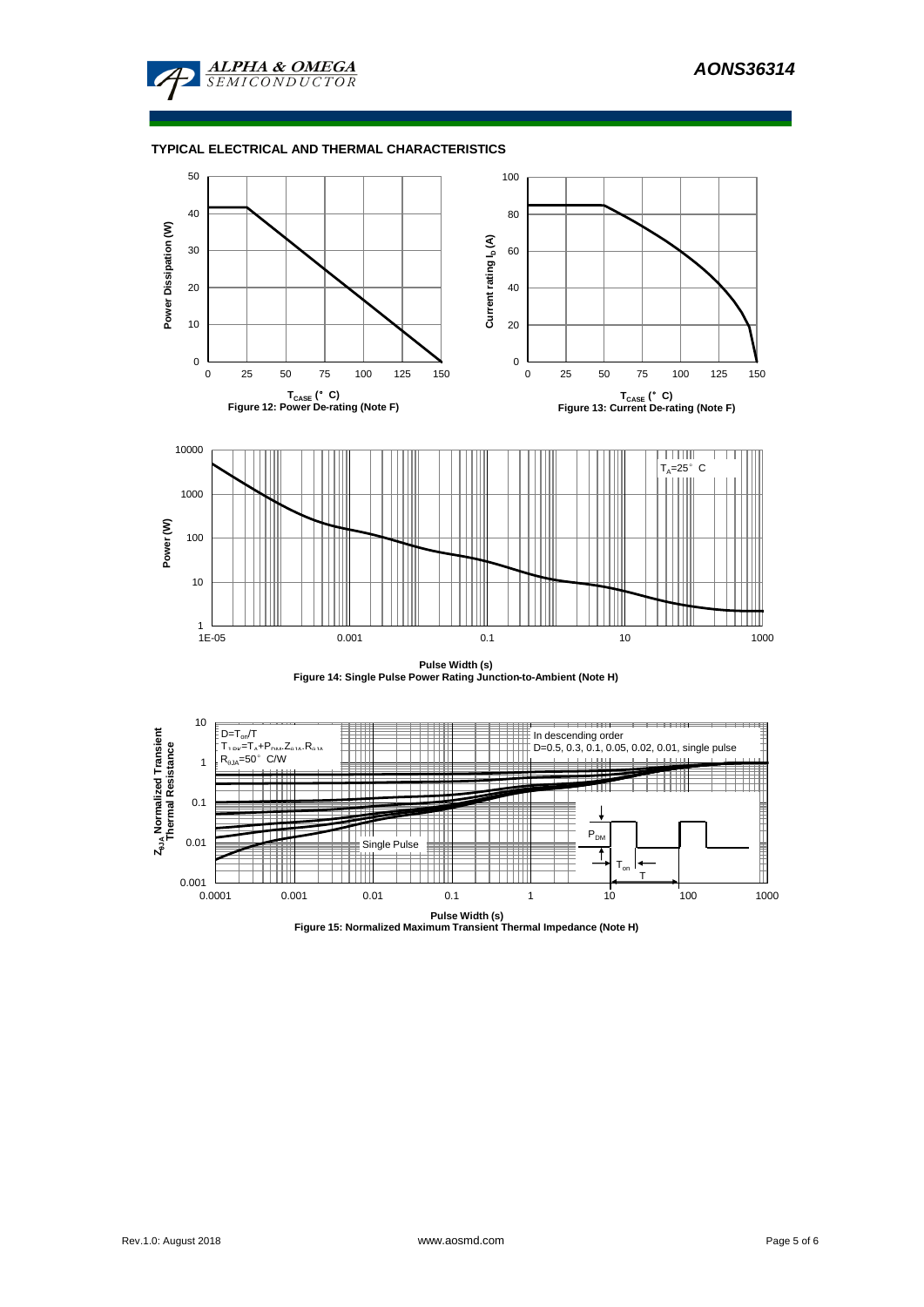

## Figure A: Gate Charge Test Circuit & Waveforms



Figure B: Resistive Switching Test Circuit & Waveforms



Figure C: Unclamped Inductive Switching (UIS) Test Circuit & Waveforms

on





'of

## Figure D: Diode Recovery Test Circuit & Waveforms



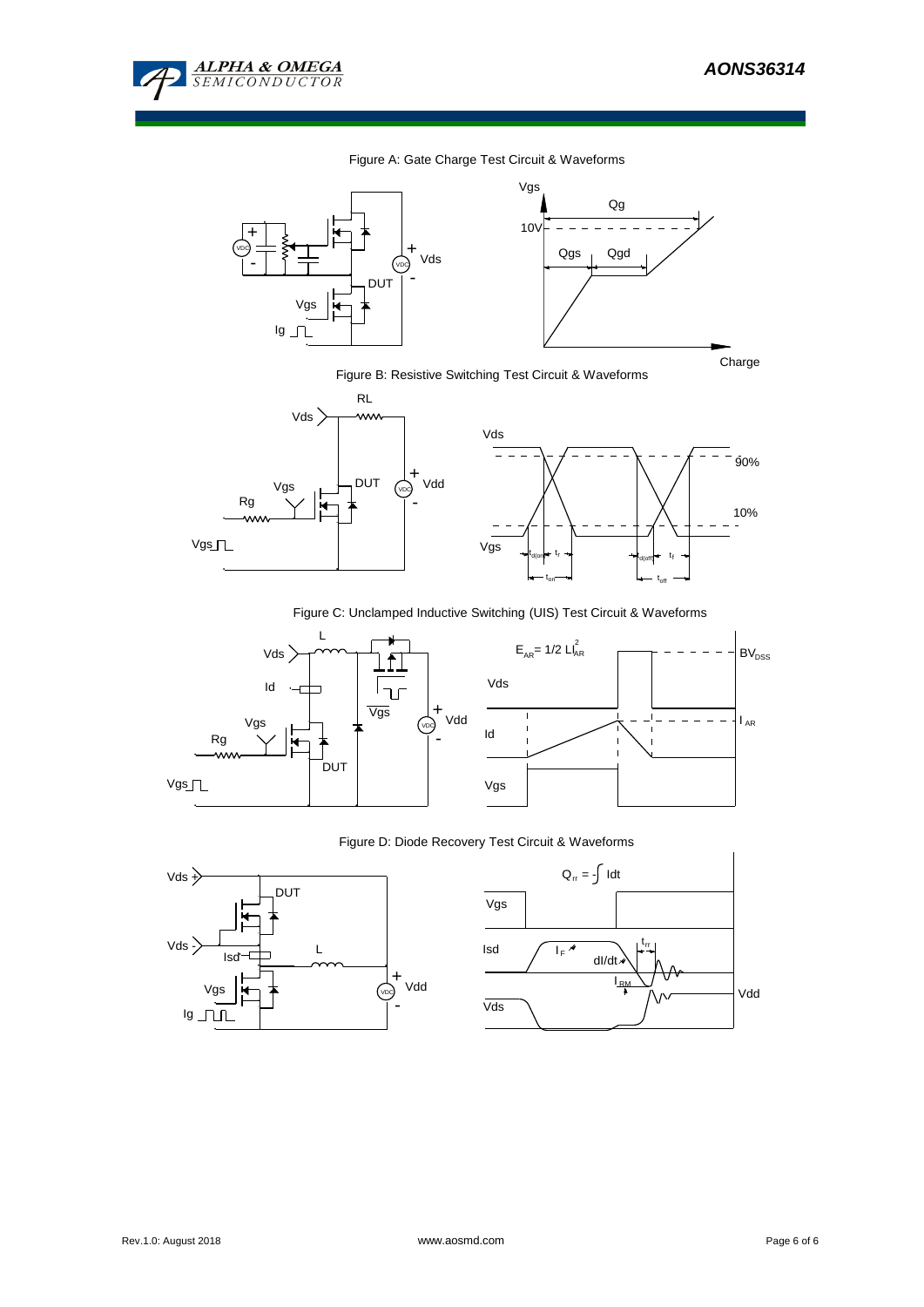

This AOS product reliability report summarizes the qualification result for AONS36314. Accelerated environmental tests are performed on a specific sample size, and then followed by electrical test at end point. Review of final electrical test result confirms that AONS36314 passes AOS quality and reliability requirements. The released product will be categorized by the process family and be routine monitored for continuously improving the product quality.

| <b>Test Item</b>                | <b>Test Condition</b>                                   | <b>Time Point</b><br><b>Sample</b> |                | <b>Number</b><br>Οf<br><b>Failures</b> | Reference<br><b>Standard</b>      |
|---------------------------------|---------------------------------------------------------|------------------------------------|----------------|----------------------------------------|-----------------------------------|
| <b>HTGB</b>                     | Temp = $150^{\circ}$ C,<br>Vgs=100% of Vgsmax           | 168/500/<br>1000 hours             | <b>462 pcs</b> | 0                                      | <b>JESD22-A108</b>                |
| <b>HTRB</b>                     | Temp = $150^{\circ}$ C,<br>Vds=100% of Vdsmax           | 168/500/<br>1000 hours             | 462 pcs        | 0                                      | <b>JESD22-A108</b>                |
| <b>Precondition</b><br>(Note A) | 168hr 85°C / 85%RH +<br>3 cycle reflow@260°C<br>(MSL 1) |                                    | 4620 pcs       | 0                                      | <b>JESD22-A113</b>                |
| <b>HAST</b>                     | 130°C , 85%RH,<br>33.3 psia,<br>$Vds = 80\%$ of Vdsmax  | 96 hours                           | 693 pcs        | 0                                      | <b>JESD22-A110</b>                |
| H3TRB                           | 85°C, 85%RH,<br>$Vds = 80\%$ of Vdsmax                  | 1000 hours                         | 693 pcs        | $\bf{0}$                               | <b>JESD22-A101</b>                |
| <b>Autoclave</b>                | 121 $\degree$ C, 29.7psia,<br><b>RH=100%</b>            | 96 hours                           | 924 pcs        | $\bf{0}$                               | <b>JESD22-A102</b>                |
| Temperature<br>Cycle            | $-65^{\circ}$ C to 150 $^{\circ}$ C.<br>air to air,     | 1000cycles                         | 924 pcs        | 0                                      | <b>JESD22-A104</b>                |
| <b>HTSL</b>                     | Temp = $150^{\circ}$ C                                  | 1000 hours                         | 693 pcs        | $\bf{0}$                               | <b>JESD22-A103</b>                |
| <b>IOL</b>                      | $\triangle$ Ti = 100°C                                  | 15000 cycles                       | 693 pcs        | 0                                      | <b>MIL-STD-750</b><br>Method 1037 |

# **I. Reliability Stress Test Summary and Results**

**Note:** The reliability data presents total of available generic data up to the published date. Note A: MSL (Moisture Sensitivity Level) 1 based on J-STD-020

# **II. Reliability Evaluation**

## **FIT rate (per billion): 3.82 MTTF = 29919 years**

The presentation of FIT rate for the individual product reliability is restricted by the actual burn-in sample size. Failure Rate Determination is based on JEDEC Standard JESD 85. FIT means one failure per billion hours.

**Failure Rate** = Chi<sup>2</sup> x 10<sup>9</sup> **/** [2 (N) (H) (Af)] = 3.82

**MTTF** = 
$$
10^9 / FIT = 29919
$$
 years

**Chi²** = Chi Squared Distribution, determined by the number of failures and confidence interval **N** = Total Number of units from burn-in tests

**H** = Duration of burn-in testing

 $Af = Acceleration Factor from Test to Use Conditions (Ea = 0.7eV and Tuse = 55°C)$ Acceleration Factor  $[Af] = Exp$   $[Eq / k(1/Tj] u - 1/Tj s]$ 

**Acceleration Factor ratio list:**

|                                                                                  |     | 55 dea C   70 dea C | 85 dea C |  | 100 deg C   115 deg C   130 deg C |      | 150 dea C |  |  |
|----------------------------------------------------------------------------------|-----|---------------------|----------|--|-----------------------------------|------|-----------|--|--|
| Af                                                                               | 259 |                     | 32       |  | 5.64                              | 2.59 |           |  |  |
| <b>Tj s</b> = Stressed junction temperature in degree (Kelvin), $K = C + 273.16$ |     |                     |          |  |                                   |      |           |  |  |

**Tj u** =The use junction temperature in degree (Kelvin), K = C+273.16

 $\mathbf{k}$  = Boltzmann's constant, 8.617164 X 10<sup>-5</sup>eV / K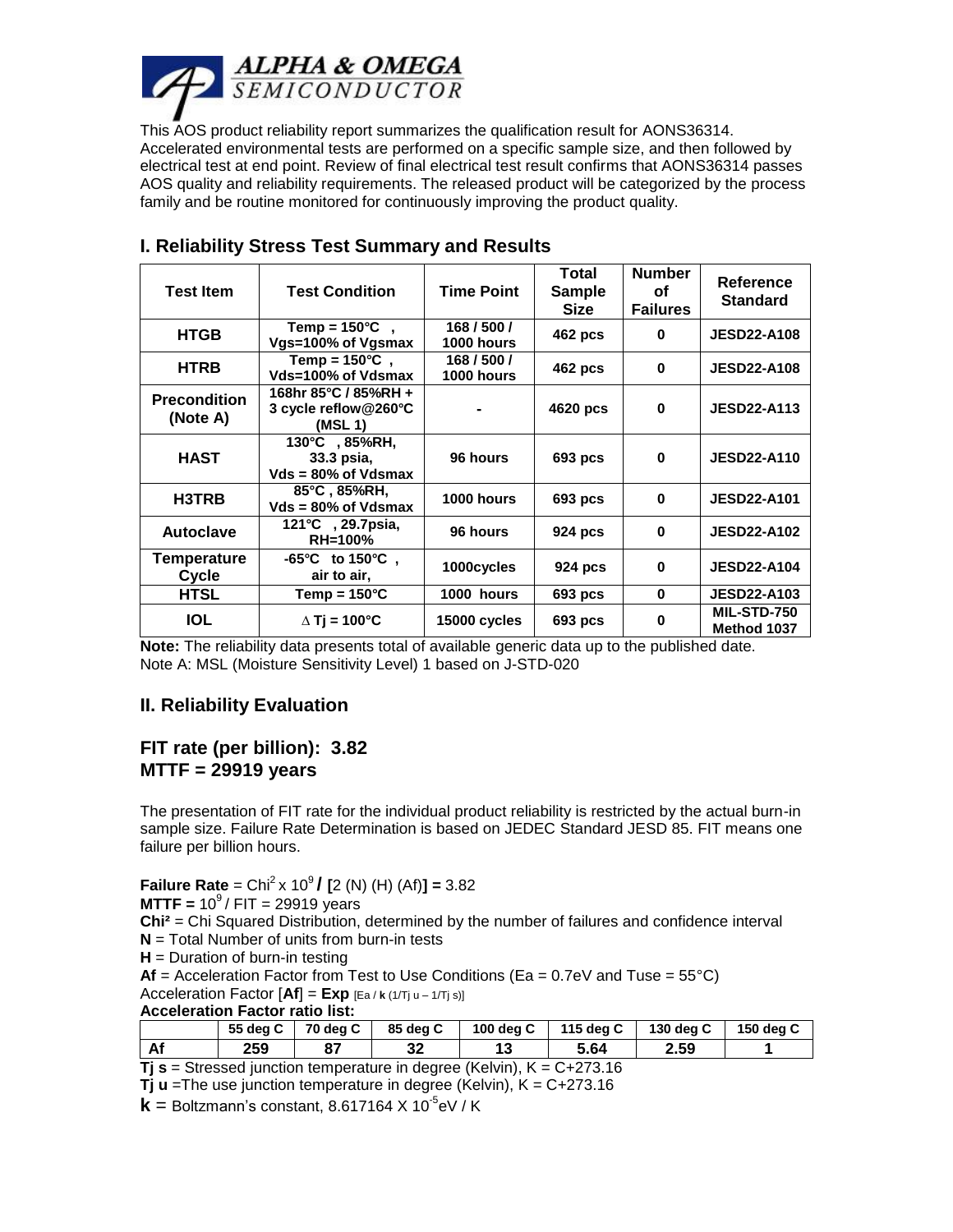

| Document No. | PD-03041                      |  |  |  |
|--------------|-------------------------------|--|--|--|
| Version      |                               |  |  |  |
| Title        | AONS36314 Marking Description |  |  |  |

## DFN5x6 PACKAGE MARKING DESCRIPTION



Green product

| NOTE: |                          |
|-------|--------------------------|
| LOGO  | - AOS Logo               |
| 36314 | - Part number code       |
| F     | - Fab code               |
| А     | - Assembly location code |
| Y     | - Year code              |
|       | - Week code              |
| L&T   | - Assembly lot code      |

| PART NO.  | <b>DESCRIPTION</b> | CODE  |
|-----------|--------------------|-------|
| AONS36314 | Green product      | 36314 |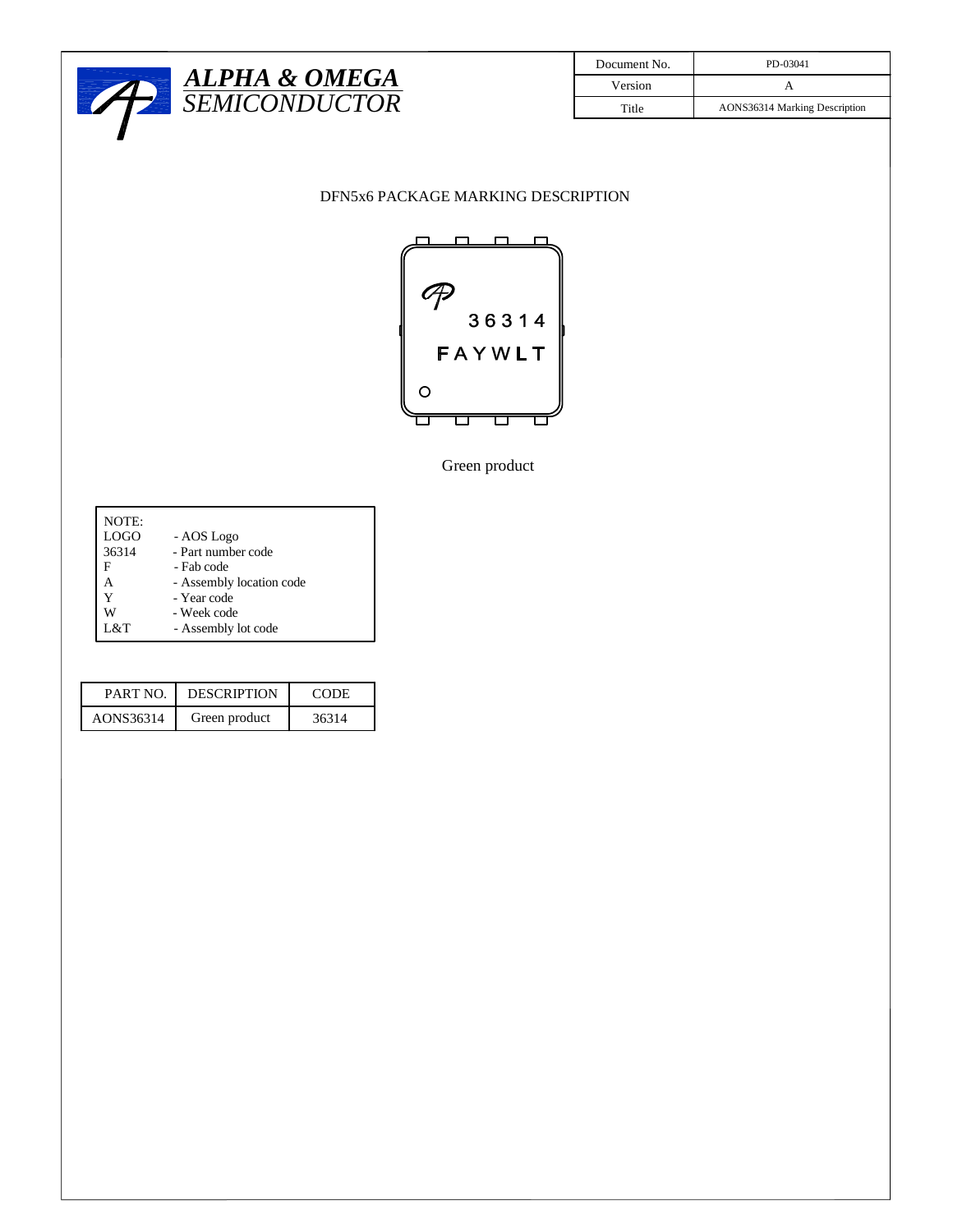



| <b>SYMBOLS</b> | <b>DIMENSIONS IN MILLIMETERS</b><br><b>DIMENSIONS IN INCHES</b> |            |       |             |            |              |  |
|----------------|-----------------------------------------------------------------|------------|-------|-------------|------------|--------------|--|
|                | MIN                                                             | <b>NOM</b> | MAX   | MIN         | <b>NOM</b> | MAX          |  |
| А              | 0.85                                                            | 0.95       | 1.00  |             | 0.037      | 0.039        |  |
| A1             | 0.00                                                            |            | 0.05  | 0.000       |            | 0.002        |  |
| b              | 0.30                                                            | 0.40       | 0.50  | 0.012       | 0.016      | 0.020        |  |
| $\mathbf{c}$   | 0.15                                                            | 0.20       | 0.25  | 0.006       | 0.008      | 0.010        |  |
| D              | 5.10                                                            | 5.20       | 5.30  | 0.201       | 0.205      | 0.209        |  |
| D1             | 4.25                                                            | 4.35       | 4.45  | 0.167       | 0.171      | 0.175        |  |
| Ε              | 5.45                                                            | 5.55       | 5.65  | 0.215       | 0.219      | 0.222        |  |
| E1             | 5.95                                                            | 6.05       | 6.15  | 0.234       | 0.238      | 0.242        |  |
| E2             | 3.525                                                           | 3.625      | 3.725 | 0.139       | 0.143      | 0.147        |  |
| E3             | 1.175                                                           | 1.275      | 1.375 | 0.046       | 0.050      | 0.054        |  |
| e              |                                                                 | 1.27 BSC   |       | 0.050 BSC   |            |              |  |
| L              | 0.45                                                            | 0.55       | 0.65  | 0.018       | 0.022      | 0.026        |  |
| L1             | $\Omega$                                                        |            | 0.15  | $\Omega$    |            | 0.006        |  |
| L2             |                                                                 | 0.68 REF   |       | 0.027 REF   |            |              |  |
| θ              | $0^{\circ}$                                                     |            |       | $0^{\circ}$ |            | $10^{\circ}$ |  |

## **NOTE**

1. PACKAGE BODY SIZES EXCLUDE MOLD FLASH AND GATE BURRS. MOLD FLASH AT THE NON-LEAD SIDES SHOULD BE LESS THAN 6 MILS EACH. 2. CONTROLLING DIMENSION IS MILLIMETER. CONVERTED INCH DIMENSIONS ARE NOT NECESSARILY EXACT.

UNIT: mm